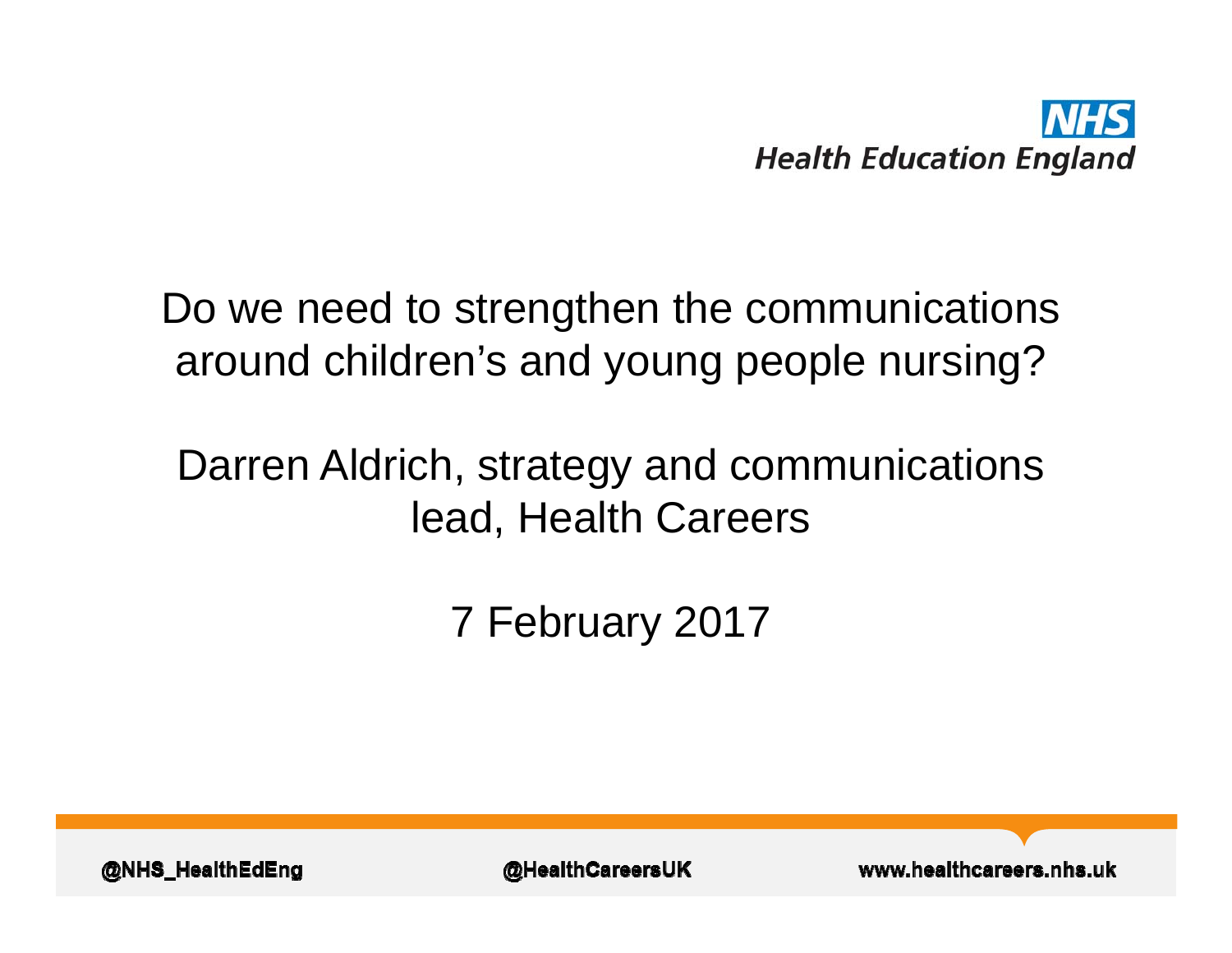

#### **What are the risks?**

- Negative image
- Lack of understanding and exposure to roles
- A personal relevance
- Changes to education funding and routes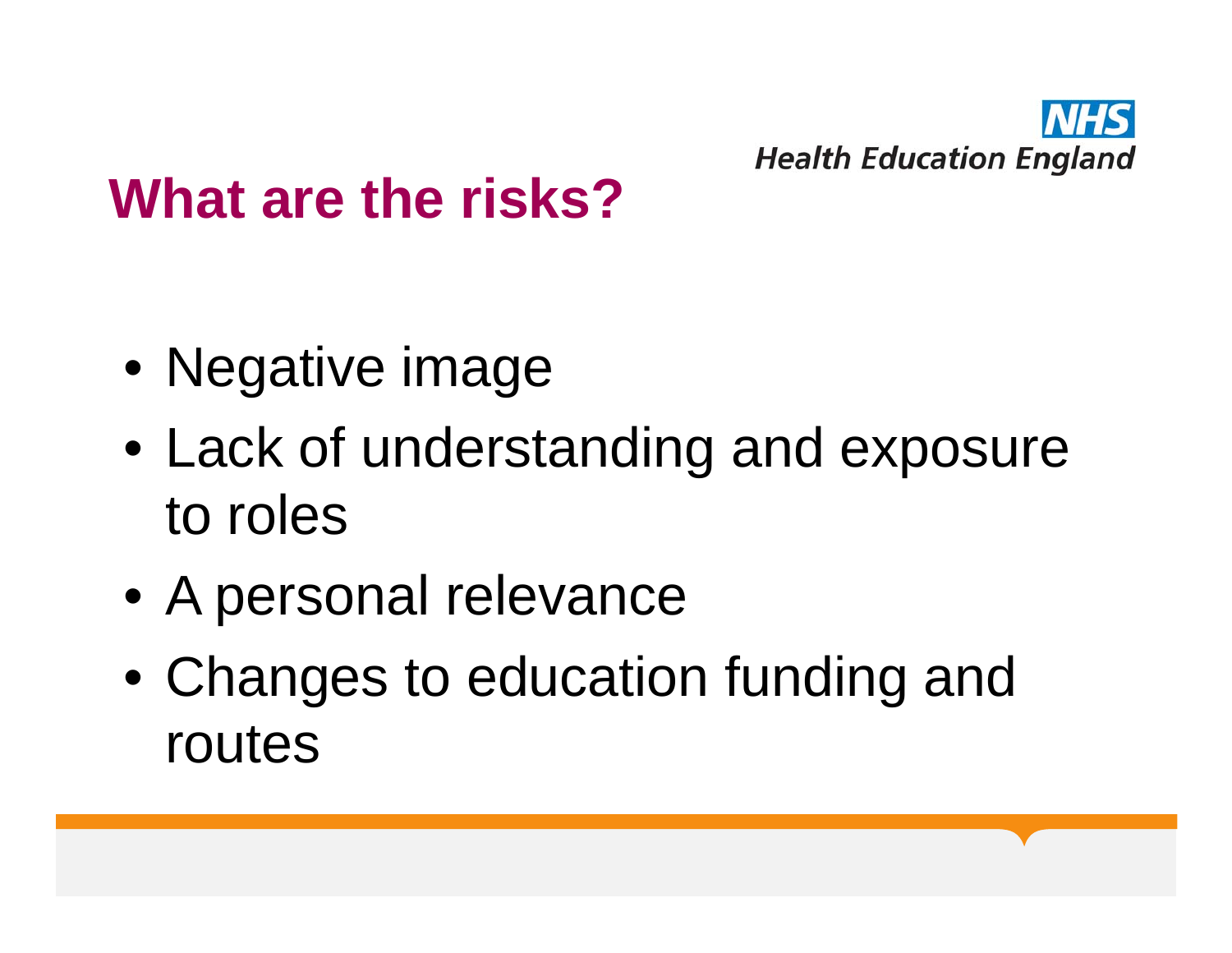

# **What's the solution?**

- Increasing exposure (work experience, volunteering, work tasters)
- - Marketing campaigns to change attitudes and behaviours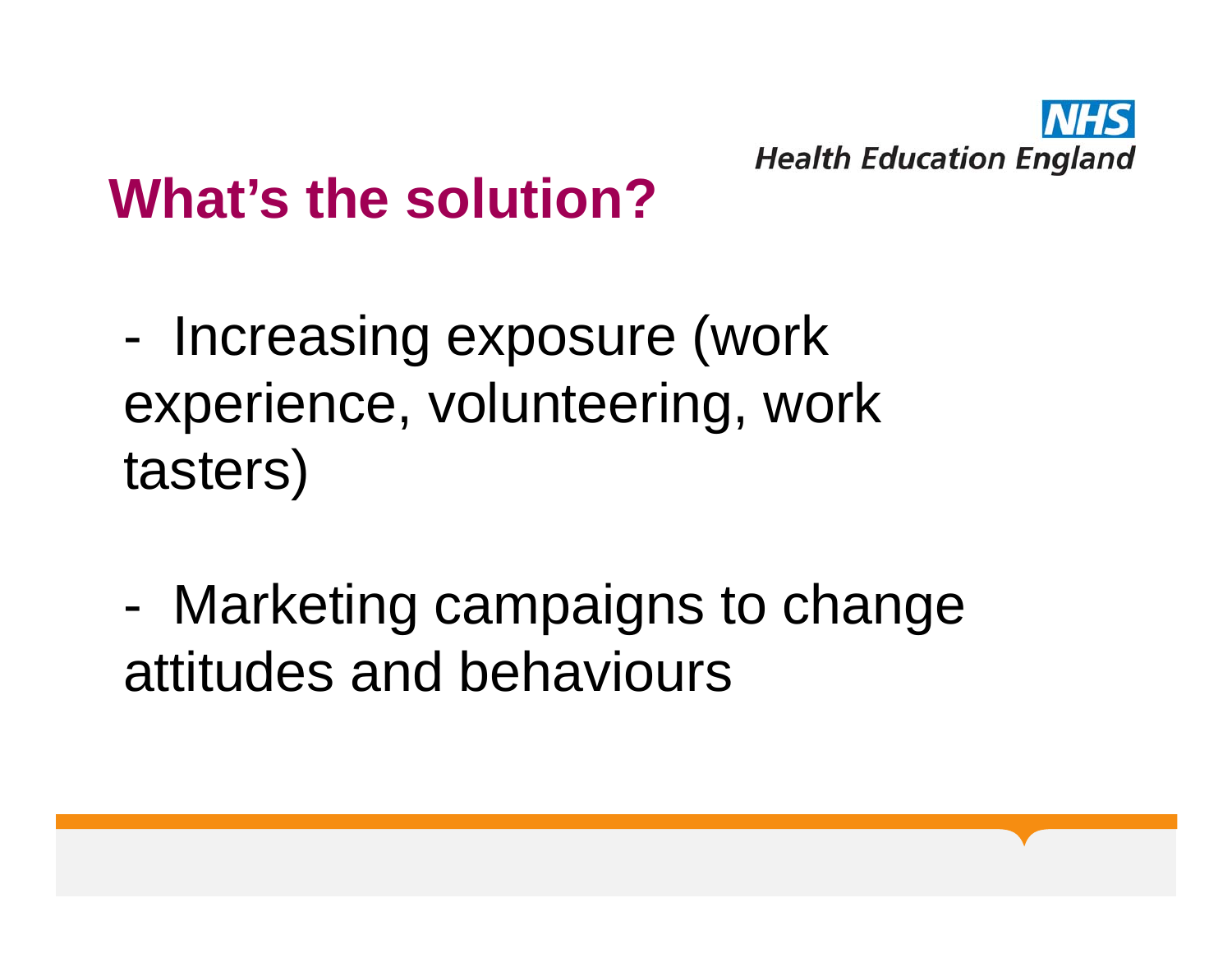

## **Simple steps**

- Clear information on skills needed, entry requirements and education routes
- Inspirational stories of real nurses that challenge stereotypes
- Champions and brand ambassadors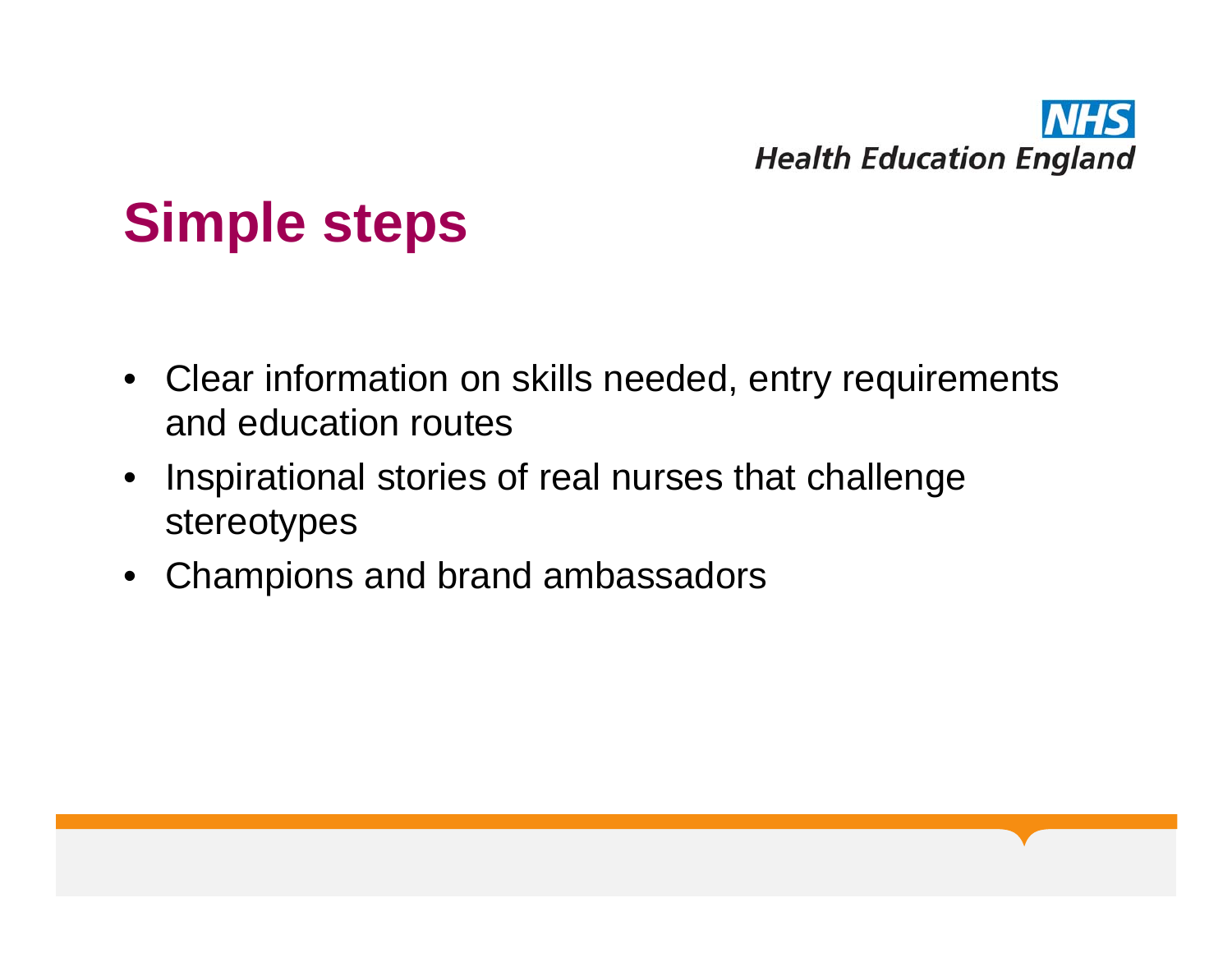

# **Marketing campaign**

| Raise awareness                                                                                         | Support career<br>consideration                                                         | <b>Expression of interest</b>                                                                                                  | Cultivation                                                                                                                                     | Inspire action                                                          |
|---------------------------------------------------------------------------------------------------------|-----------------------------------------------------------------------------------------|--------------------------------------------------------------------------------------------------------------------------------|-------------------------------------------------------------------------------------------------------------------------------------------------|-------------------------------------------------------------------------|
| • Advertising (digital<br>and social media)<br>•Direct marketing<br>•Sponsorship<br>•Media partnerships | •Digital content (job<br>roles, real-life stories,<br>podcasts, video,<br>inforgraphic) | • Registrations to the<br>website<br>• Enquires to<br>helpline/coupon<br>receipt<br>• Enquiries/interaction<br>on social media | •Direct marketing<br>(mail/email)<br>• Targeted content<br>(podcasts,<br>presentations,<br>infographics)<br>•Social media<br>• Webinar/webchats | •Email marketing<br>.Outbond calling<br>•SMS messaging<br>•Social media |

**Need to understand the market first…**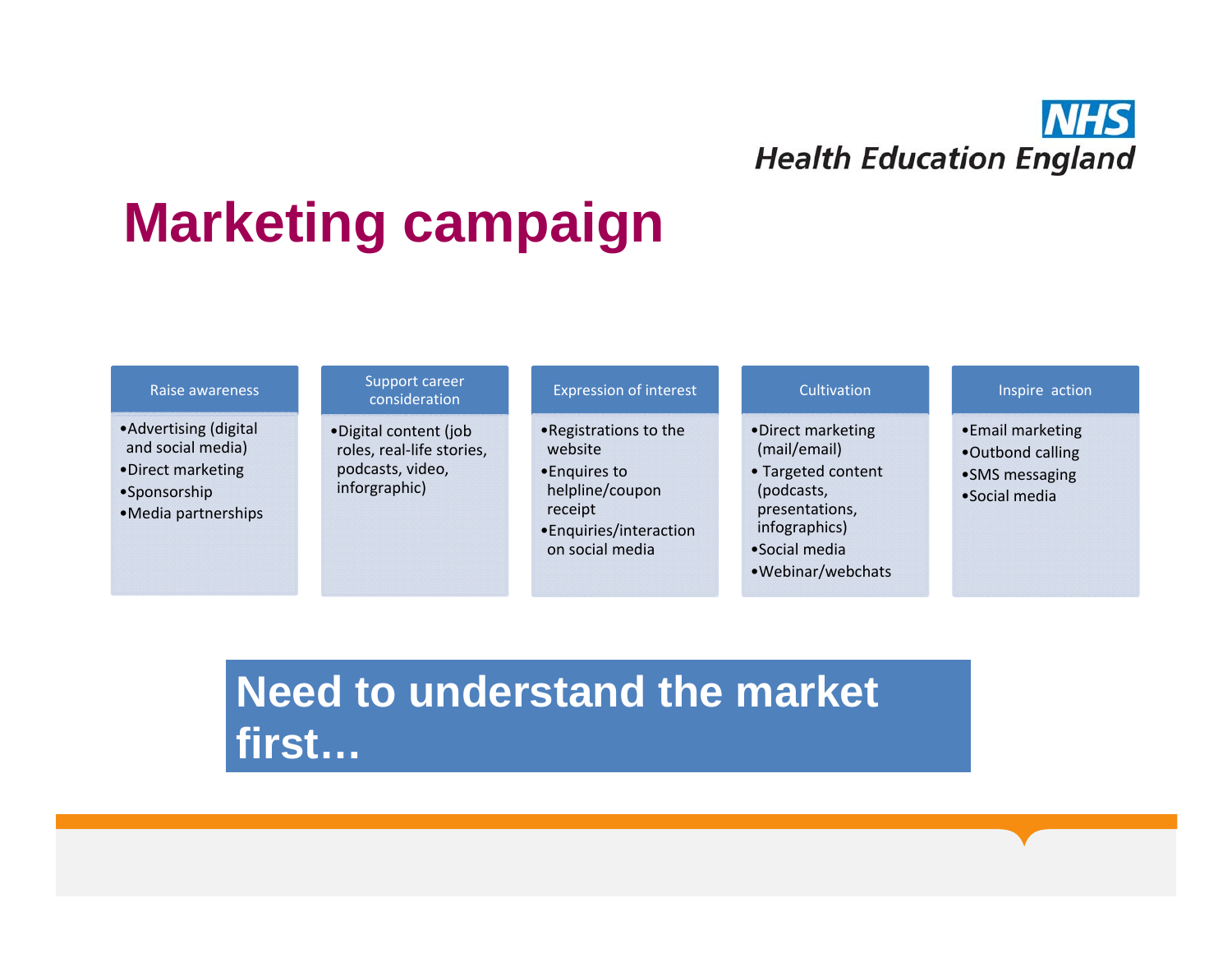

# **Discussion**

- What are the motivators and barriers to choosing a career with children and young people?
- What are the myths about working with children and young people that we need to shatter?